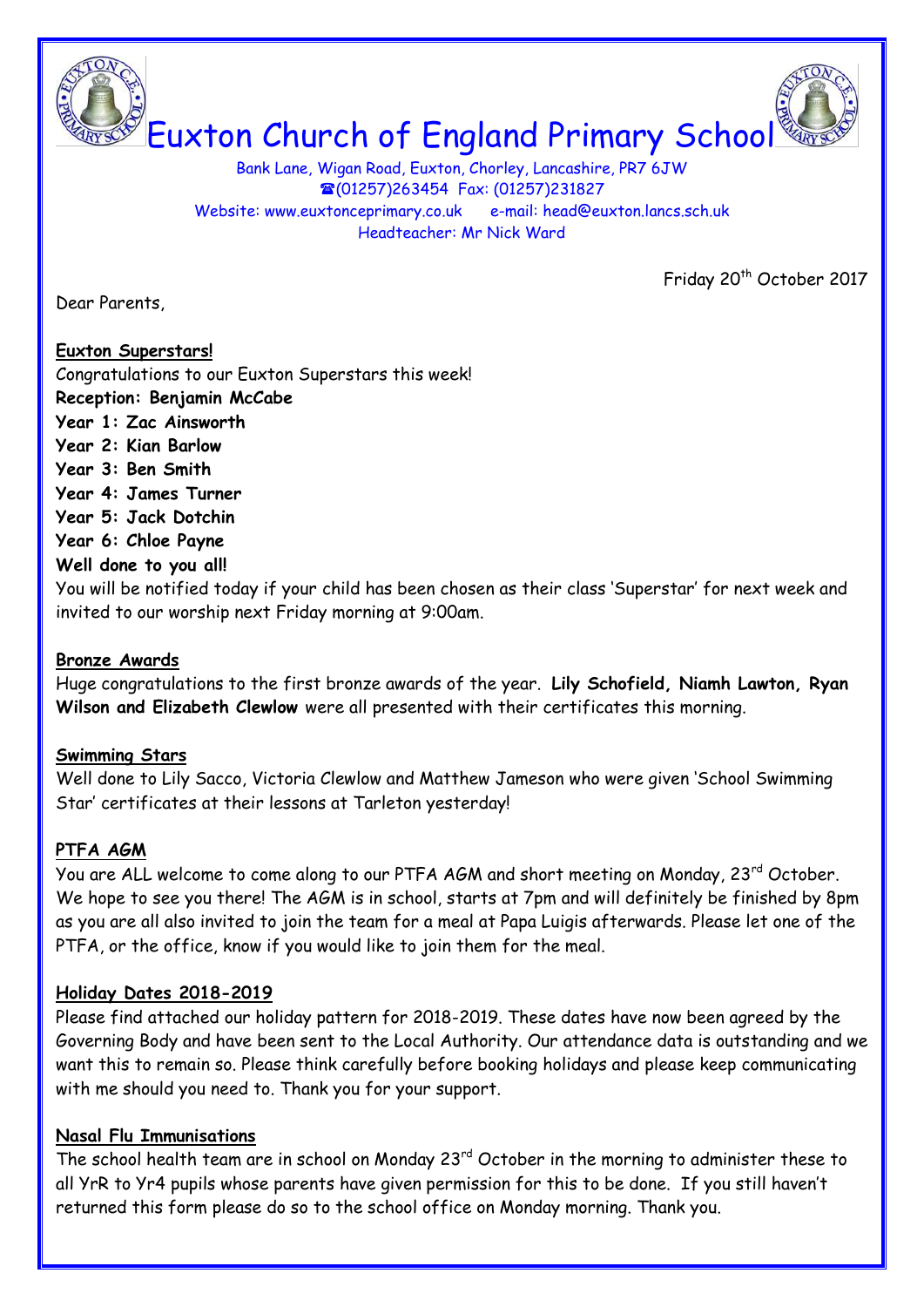### **EuXton Factor Auditions**

The EuXton Factor 2017 auditions are taking place next **Wednesday, 25th October**. If your child is participating they will need to bring any music, costumes, etc. with them on the day. Good luck children!

### **Year 1's Autumn Walk**

Year 1 had a fantastic time on their Autumn walk to Ransnap Woods this week. They all came back wearing crowns decorated with nature. I must say Mrs Price's was particularly regal! They collected lots of things to remind them of Autumn and also identified different types of leaves.

#### **Eleanor on TV!**

Eleanor Ford from Y6 was on TV last weekend, on Saturday 14<sup>th</sup> October. She was filmed asking a question live on 'Saturday Mash Up', which was shown on CBBC and BBC2. It will be on catch-up somewhere I'm sure if you want to have a look!

#### **St. Mary's Fundraising**

I have been asked by our friends at St. Mary's to share the following fundraising site for one of their past pupils, Grace. All the information is included on the webpage, which has been set up to help Grace with her battle with Ewing's Sarcoma.

<www.justgiving.com/crowdfunding/fight4grace>

#### **Christmas Card Orders**

If you would like to place an order please return the order form and payment no later than **Wednesday 25th October** so that we can send the orders for printing and have them back in time for writing, wrapping etc. Thank you.

### **Quiz Night TONIGHT**

As part of the 125 year celebrations of our church, there is a Quiz Night in the Community Centre tonight at 7.30pm. £3 for an adult, children free, includes hot pot supper or hot dogs. Rev Grant is the Quiz Master so it should be a great night of fun.

#### **Quicksticks**

This new club, which is similar to hockey, is starting when we come back from half term on Thursdays from 3.30-4.30pm. If your year 5 or 6 child would like to join in, please email [bursar@euxton.lancs.sch.uk.](mailto:bursar@euxton.lancs.sch.uk) Places are limited to 12. All welcome.

#### **Fencing**

Please return the Fencing session booking forms to school as soon as possible. This club is for our Junior children and commences on Thursday 9<sup>th</sup> November until 7<sup>th</sup> December (5 weeks). Thank you.

### **Teamtheme Dodgeball with DJ Danny**

Last night was the last session of dodgeball. There should have been a final session next Thursday but Danny is unable to come into school. He has booked a further session of phase 2 multisports in January and any child who has missed their last session and signs up for the multisports will automatically receive a credit for one session. If your child does not wish to do the multisports they will receive a cash refund of £4 for the missed session. Details and letters of the January sessions will be sent home in the Spring term. Danny is coming into school next week to hand out medals to the children that took part this half-term.